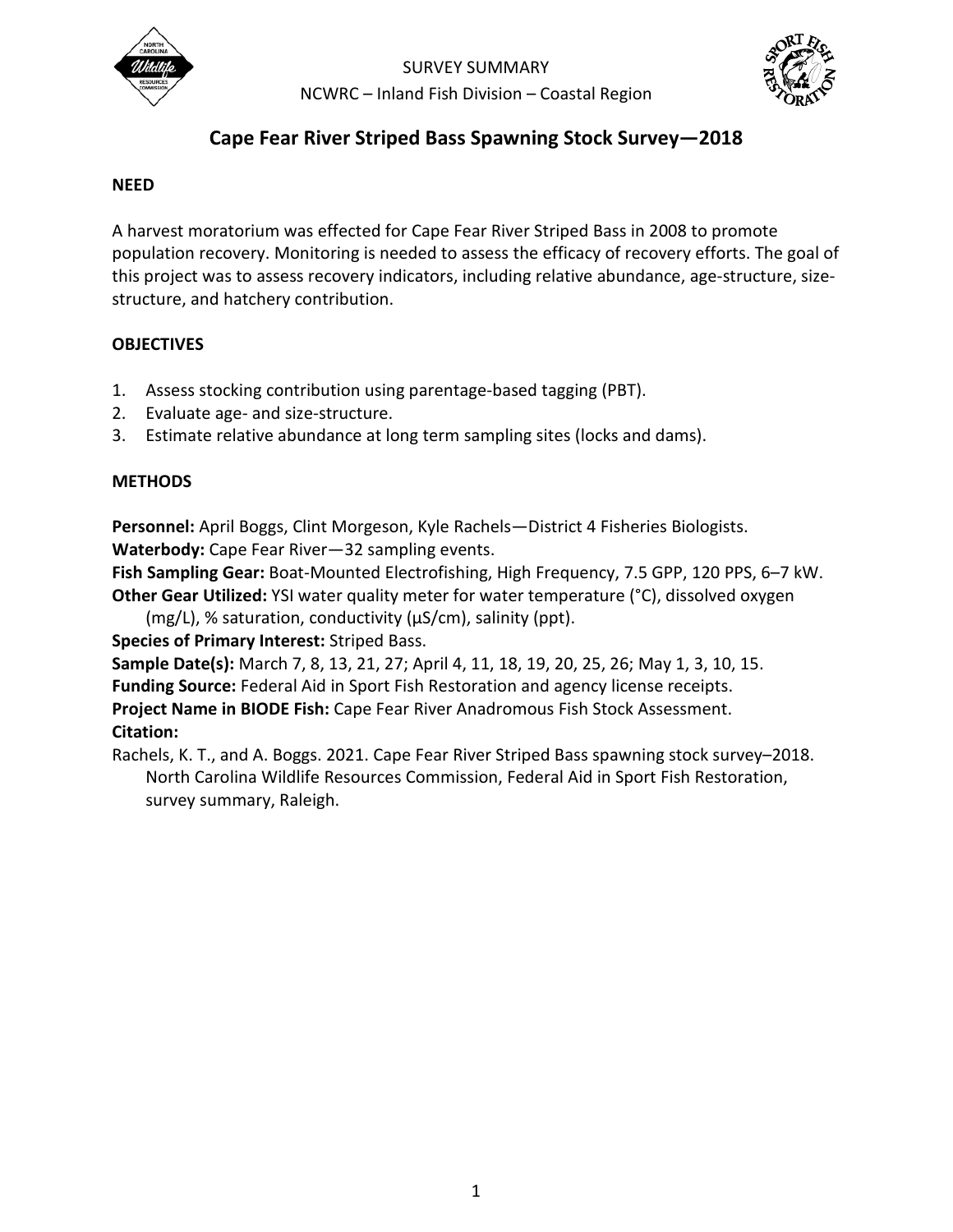

SURVEY SUMMARY NCWRC – Inland Fish Division – Coastal Region



**STUDY AREA** 

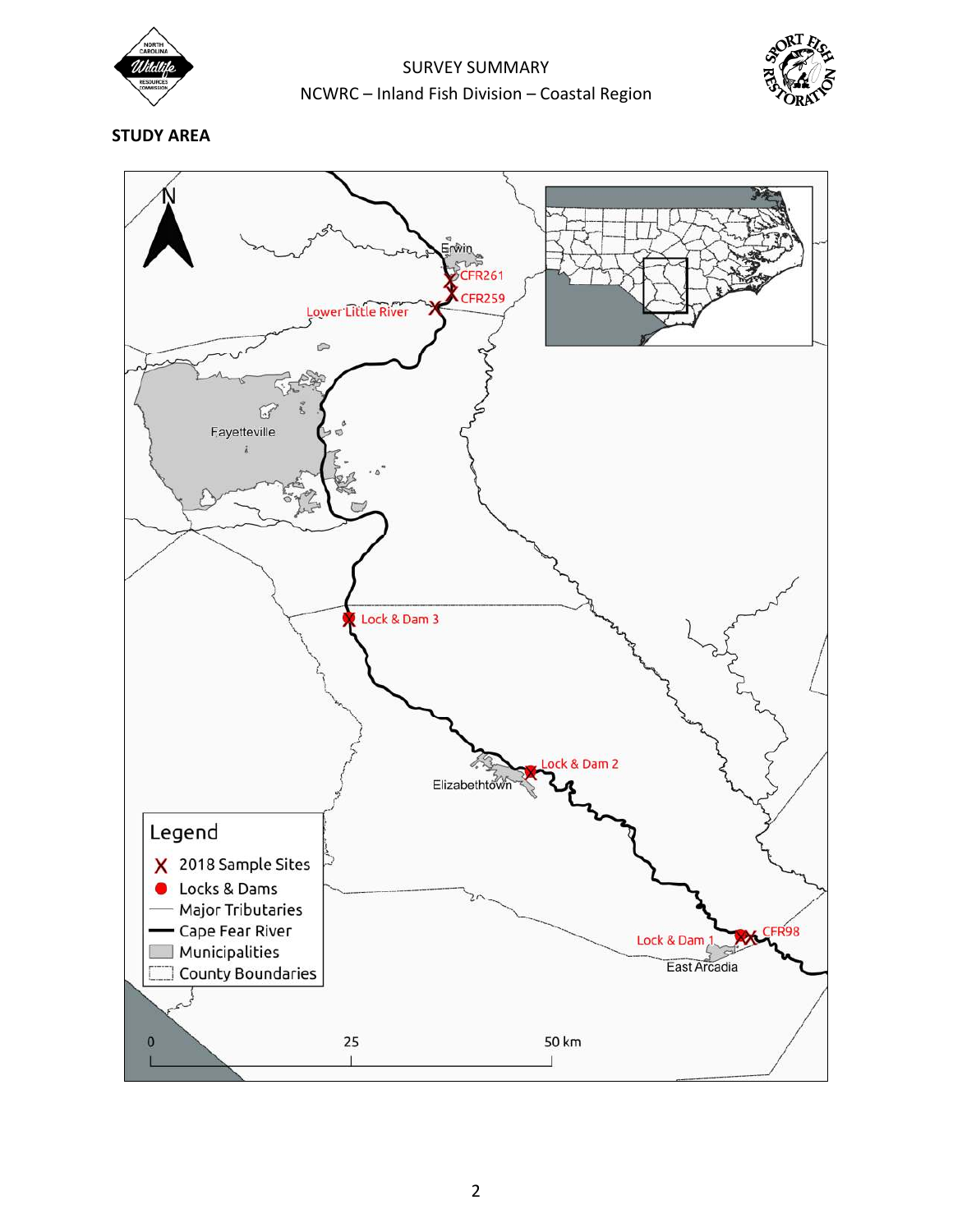

SURVEY SUMMARY NCWRC – Inland Fish Division – Coastal Region



## **BIOLOGICAL OBSERVATIONS**

The 2018 Cape Fear River Striped Bass spawning stock survey continued the sampling methodologies employed since 2008, except access to Lock & Dam 2 was limited due to construction activities. Thirty-one sampling events were conducted, including 25 at long-term sample sites located at the base of each lock and dam (Table 1). Overall, 129 Striped Bass were collected (Table 2). The maximum age (8; 2010 cohort) indicated by PBT was also the maximum age possible using the PBT technique. The overall hatchery contribution was 92% (115 of 125 fin clips). Several unknown-origin fish were in size-classes (e.g., greater than 650 mm) that could predate the ability of PBT to assign origin; however, some of these fish of unknown origin were in size-classes that were generally considered to occur within the range of fish ages since PBT techniques were introduced in the basin and indicate wild reproduction or emigration from an outside source (Figure 1). Catch-per-unit effort was greatest at Lock & Dam 1 and peaked during week 19 (Figure 2).

## **MANAGEMENT RECOMMENDATIONS**

- 1. Due to high hatchery contribution and lack of recovery since the moratorium was effected in 2008, Rachels and Morgeson (2018) recommended establishment of putgrow-take regulations for Striped Bass in the Cape Fear River. No conflicting data are evident, and that recommendation remains in effect.
- 2. Improve anadromous fish passage at locks and dams.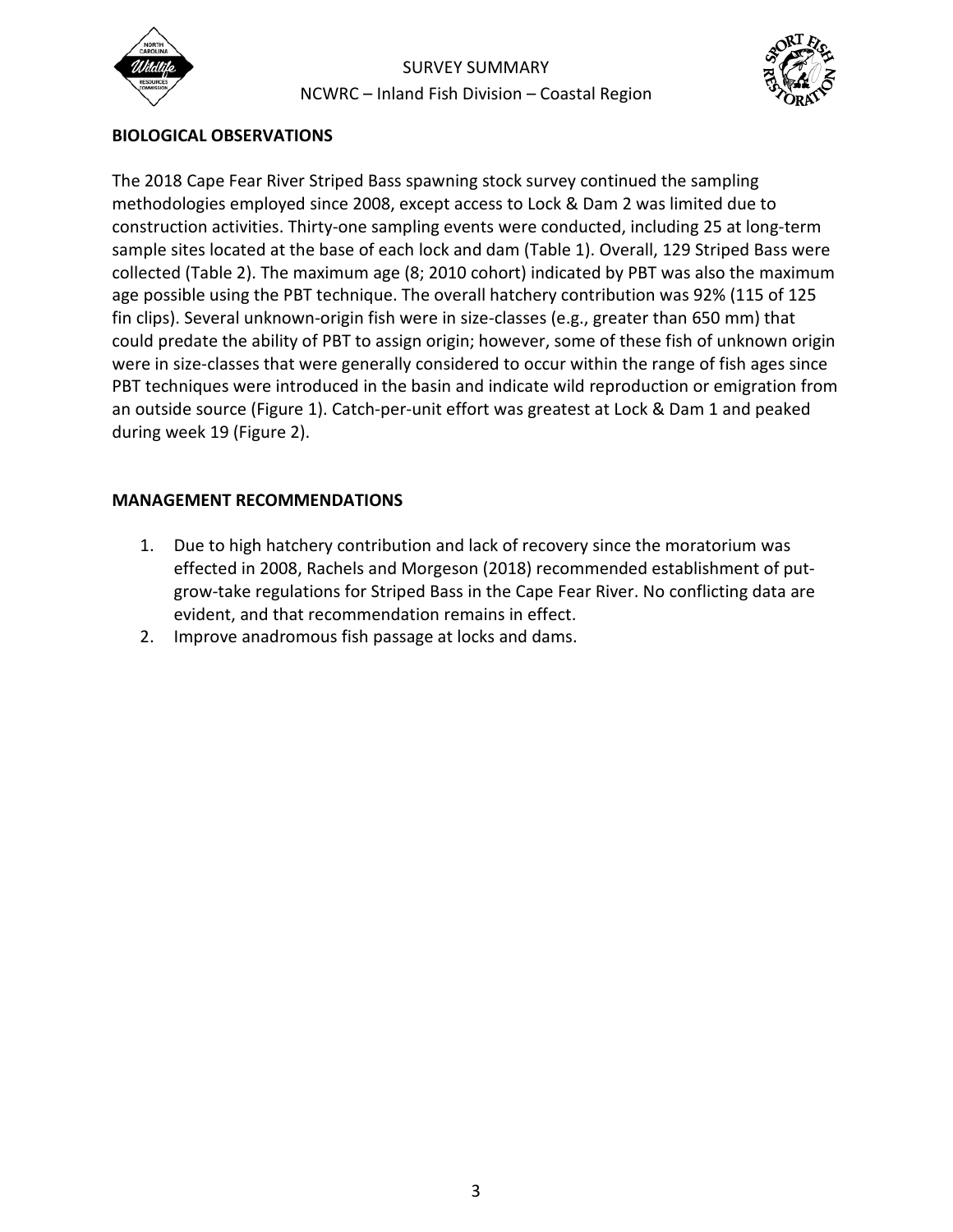



## **TABLES AND FIGURES**

TABLE 1. Sample sites and site conditions for Cape Fear River Striped Bass sampling events in 2018. Temperature data were recorded in situ. Discharge data were collected from USGS gage numbers 02105769 (located at Lock & Dam 1), 02105500 (located at William O. Huske Lock & Dam), and 02102500 (located on the Cape Fear River in Lillington, NC). For site name and boating access area, LD1 = Lock & Dam 1, LD2 = Lock & Dam 2, LD3 = Lock & Dam 3 (also known as Willian O. Huske Lock & Dam), LLR = Lower Little River, and RL = Riverside Landing.

| Date                | Week of<br>year | Site<br>name    | Latitude | Longitude  | <b>Boating</b>  | Water         | Discharge<br>(CFS) |
|---------------------|-----------------|-----------------|----------|------------|-----------------|---------------|--------------------|
|                     |                 |                 |          |            | access          | temperature   |                    |
|                     |                 |                 |          |            | area            | $(^{\circ}C)$ |                    |
| Mar 7               | 10              | LD1             | 34.4047  | $-78.2928$ | LD1             | 13.0          | 3,530              |
| Mar 7               | $10\,$          | LD <sub>3</sub> | 34.8352  | $-78.8226$ | LD <sub>3</sub> | 11.5          | 2,850              |
| Mar 8               | 10              | LD <sub>2</sub> | 34.6271  | $-78.5770$ | LD <sub>2</sub> | 11.5          | 2,430              |
| <b>Mar 13</b>       | 11              | LD1             | 34.4047  | $-78.2928$ | LD1             | 11.0          | 2,750              |
| Mar 13              | 11              | LD3             | 34.8352  | $-78.8226$ | LD3             | 10.3          | 3,760              |
| Mar 21              | 12              | LD1             | 34.4047  | $-78.2928$ | LD1             | 12.1          | 5,140              |
| Mar 21              | 12              | LD3             | 34.8352  | $-78.8226$ | LD3             | 12.6          | 7,160              |
| Mar 27              | 13              | LD1             | 34.4047  | $-78.2928$ | LD1             | 11.0          | 7,540              |
| Mar 27              | 13              | LD3             | 34.8352  | $-78.8226$ | LD3             | 10.7          | 8,120              |
| Apr 4               | 14              | LD1             | 34.4040  | $-78.2799$ | LD1             | 16.2          | 2,920              |
| Apr 4               | 14              | LD <sub>3</sub> | 34.8352  | $-78.8226$ | LD <sub>3</sub> | 17.1          | 2,360              |
| Apr 11              | 15              | LD1             | 34.4047  | $-78.2928$ | LD1             | 15.8          | 4,820              |
| Apr 11              | 15              | LD3             | 34.8352  | $-78.8226$ | LD <sub>3</sub> | 13.6          | 5,290              |
| Apr 18              | 16              | CFR98           | 34.4047  | $-78.2928$ | LD1             | 18.4          | 13,100             |
| Apr 18              | 16              | LD1             | 34.4047  | $-78.2928$ | LD1             | 18.4          | 13,100             |
| Apr 18              | 16              | LD <sub>3</sub> | 34.8352  | $-78.8226$ | LD <sub>3</sub> | 16.4          | 13,800             |
| Apr 19              | 16              | LD <sub>2</sub> | 34.6271  | $-78.5770$ | LD <sub>2</sub> | 16.6          | 13,200             |
| Apr 20 <sup>a</sup> | 16              | LD1             | 34.4047  | $-78.2928$ | LD1             | 16.3          | 13,900             |
| Apr 25              | 17              | LD3             | 34.8352  | $-78.8226$ | LD3             | 16.7          | 6,330              |
| Apr 26              | 17              | CFR98           | 34.4047  | $-78.2928$ | LD1             | 17.6          | 9,280              |
| Apr 26              | 17              | LD1             | 34.4047  | $-78.2928$ | LD1             | 17.6          | 9,280              |
| May 1               | 18              | CFR98           | 34.4047  | $-78.2928$ | LD1             | 17.5          | 10,200             |
| May 1               | 18              | LD1             | 34.4047  | $-78.2928$ | LD1             | 17.5          | 10,300             |
| May 3               | 18              | LD3             | 34.8352  | $-78.8226$ | LD3             | 18.8          | 6,830              |
| May 3               | 18              | CFR261          | 35.2954  | $-78.6863$ | <b>RL</b>       | 18.9          | 5,640              |
| May 3               | 18              | <b>CFR259</b>   | 35.2776  | $-78.6838$ | <b>RL</b>       | 18.9          | 5,640              |
| May 3               | 18              | <b>LLR</b>      | 35.2586  | $-78.7065$ | <b>RL</b>       | 18.9          |                    |
| <b>May 10</b>       | 19              | LD1             | 34.4047  | $-78.2928$ | LD1             | 21.6          | 2,800              |
| <b>May 10</b>       | 19              | LD3             | 34.8352  | $-78.8226$ | LD3             | 22.3          | 2,120              |
| <b>May 15</b>       | 20              | LD1             | 34.4047  | $-78.2928$ | LD1             | 24.8          | 1,310              |
| <b>May 15</b>       | 20              | LD3             | 34.8352  | $-78.8226$ | LD3             | 25.6          | 1,270              |

a Collections for NC State University PFAS study; fish from this site are excluded from CPUE analysis but included elsewhere.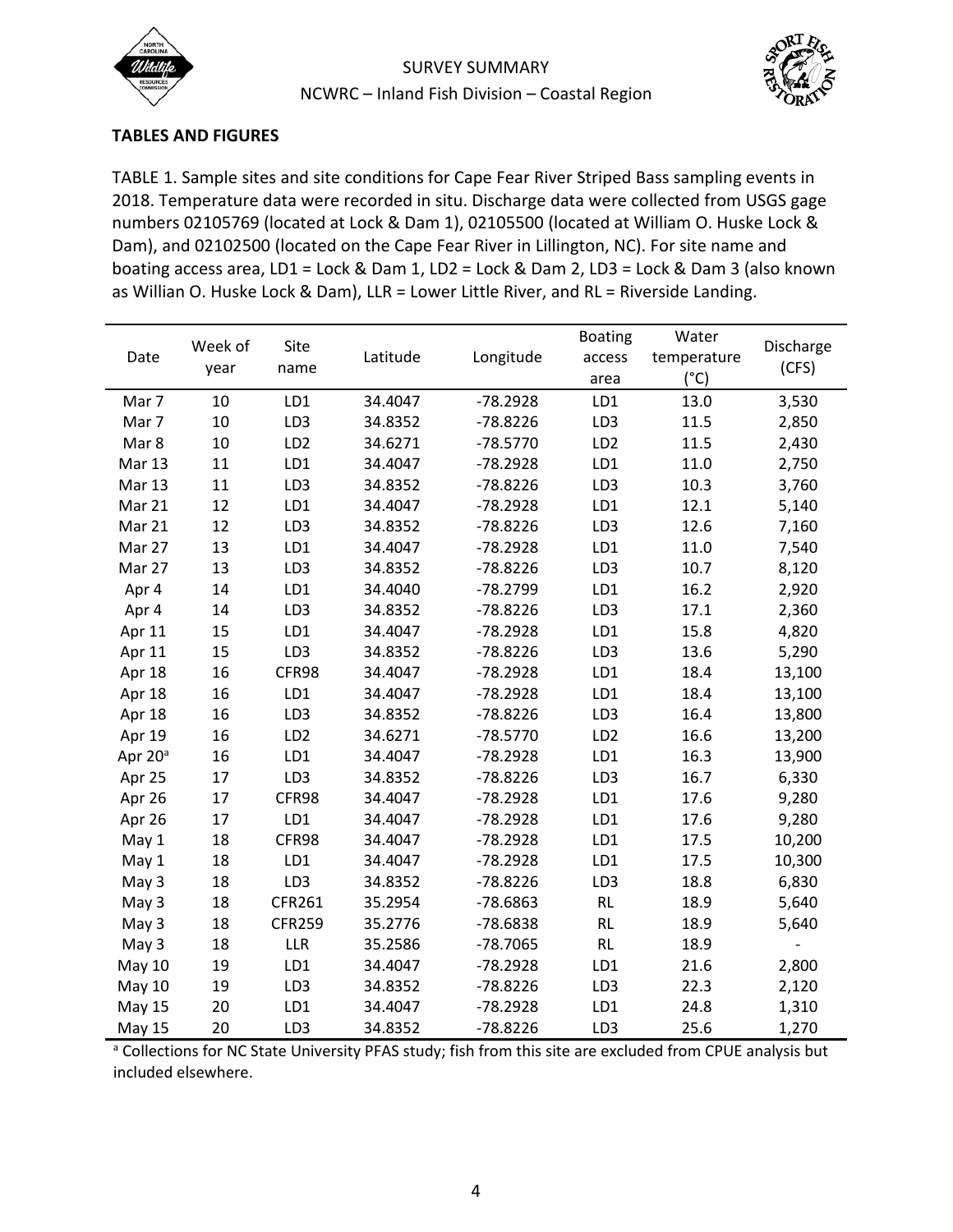



| TABLE 2. Summary sex-specific length, age, and PBT data from the 2018 Cape Fear River Striped |
|-----------------------------------------------------------------------------------------------|
| Bass Spawning Stock Survey.                                                                   |

| Sex      | <b>Number</b><br>collected <sup>a</sup> | Mean total<br>length (mm) | Maximum total<br>length (mm) | Maximum<br>age | Hatchery<br>origin <sup>b</sup> | Unknown<br>origin |
|----------|-----------------------------------------|---------------------------|------------------------------|----------------|---------------------------------|-------------------|
| Female   | 60                                      | 630                       | 804                          |                | 51                              | 8                 |
| Male     | 58                                      | 561                       | 700                          |                | 54                              |                   |
| Juvenile | 10                                      | 215                       | 260                          |                | 10                              |                   |

<sup>a</sup> Column does not sum to 129; one fish jumped out of boat before measurements were recorded.

<sup>b</sup> Hatchery and unknown origin columns do not sum to 129; four fish were excluded from PBT analysis.



FIGURE 1. Size, age-structure, and origin of Striped Bass from field collections in 2018. "No Genetic Tag" indicates fish that are of unknown origin. Size-class denotes floor of a 25-mm size bin.